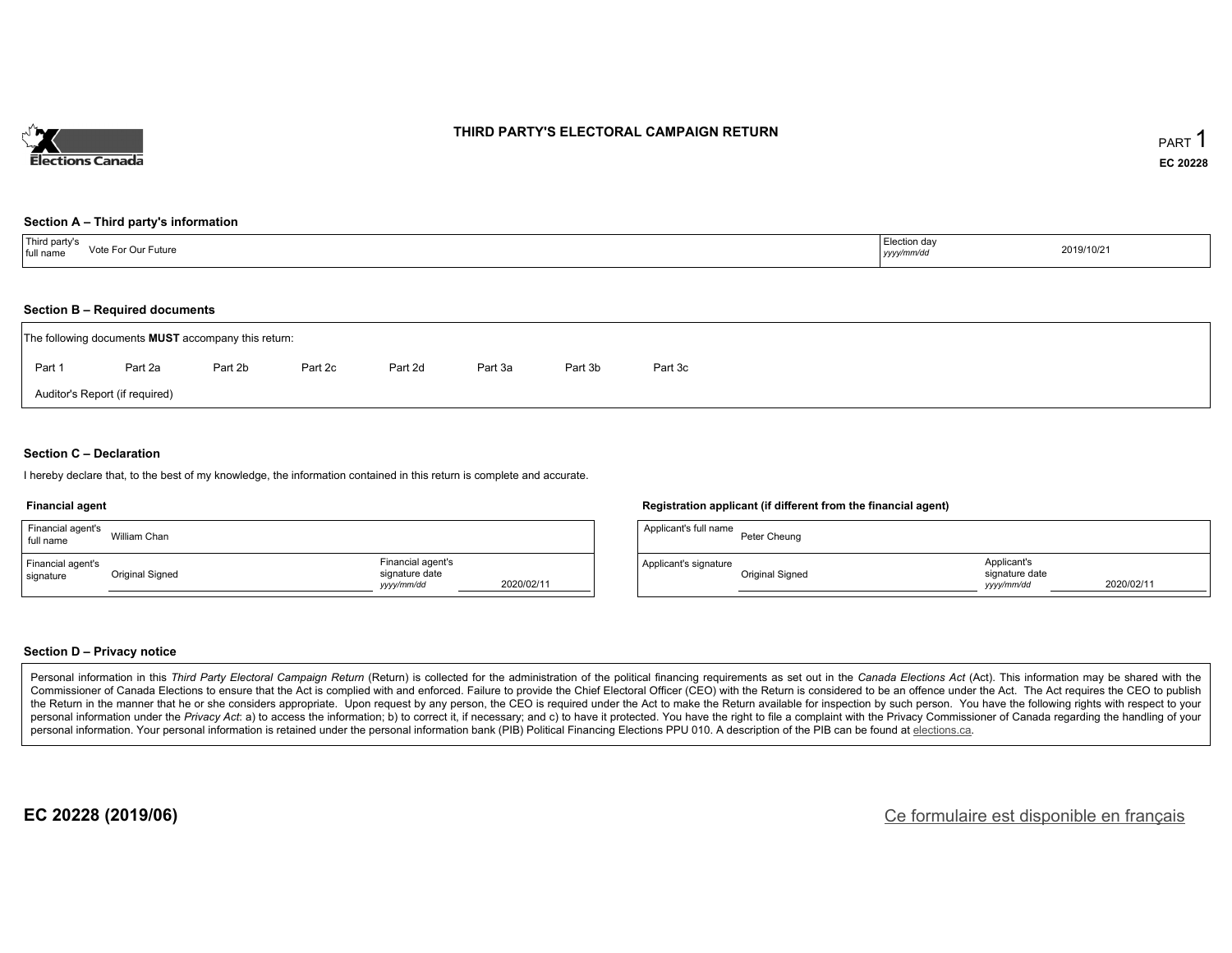

### **THIRD PARTY'S ELECTORAL CAMPAIGN RETURN HIRD PARTY'S ELECTORAL CAMPAIGN RETURN<br>Statement of monetary contributions received PART 2a PART 2a**

**EC 20228**

| No.                                                                                 | Full name    | <b>Street</b><br>no. | <b>Street</b> | Apt. | City     | Prov./<br>Terr. | Postal<br>code | Date<br>received<br>yyyy/mm/dd                                                 | Individual | Business /<br>Commercial<br>organization | Government | Trade union | Corporation<br>without share<br>capital | Unincorporated<br>organization or<br>association |
|-------------------------------------------------------------------------------------|--------------|----------------------|---------------|------|----------|-----------------|----------------|--------------------------------------------------------------------------------|------------|------------------------------------------|------------|-------------|-----------------------------------------|--------------------------------------------------|
|                                                                                     |              |                      |               |      |          |                 |                |                                                                                | \$         | \$                                       | \$         | \$          | \$                                      | \$                                               |
| $\mathbf{1}$                                                                        | Peter Cheung |                      |               |      | Richmond | BC              | <b>V6Y1B2</b>  | 2019/10/15                                                                     | 9,350.32   |                                          |            |             |                                         |                                                  |
|                                                                                     |              |                      |               |      |          |                 |                |                                                                                |            |                                          |            |             |                                         |                                                  |
|                                                                                     |              |                      |               |      |          |                 |                |                                                                                |            |                                          |            |             |                                         |                                                  |
|                                                                                     |              |                      |               |      |          |                 |                |                                                                                |            |                                          |            |             |                                         |                                                  |
|                                                                                     |              |                      |               |      |          |                 |                |                                                                                |            |                                          |            |             |                                         |                                                  |
|                                                                                     |              |                      |               |      |          |                 |                |                                                                                |            |                                          |            |             |                                         |                                                  |
|                                                                                     |              |                      |               |      |          |                 |                |                                                                                |            |                                          |            |             |                                         |                                                  |
|                                                                                     |              |                      |               |      |          |                 |                |                                                                                |            |                                          |            |             |                                         |                                                  |
|                                                                                     |              |                      |               |      |          |                 |                |                                                                                |            |                                          |            |             |                                         |                                                  |
|                                                                                     |              |                      |               |      |          |                 |                |                                                                                |            |                                          |            |             |                                         |                                                  |
|                                                                                     |              |                      |               |      |          |                 |                |                                                                                |            |                                          |            |             |                                         |                                                  |
|                                                                                     |              |                      |               |      |          |                 |                |                                                                                |            |                                          |            |             |                                         |                                                  |
|                                                                                     |              |                      |               |      |          |                 |                |                                                                                |            |                                          |            |             |                                         |                                                  |
|                                                                                     |              |                      |               |      |          |                 |                |                                                                                |            |                                          |            |             |                                         |                                                  |
|                                                                                     |              |                      |               |      |          |                 |                |                                                                                |            |                                          |            |             |                                         |                                                  |
|                                                                                     |              |                      |               |      |          |                 |                | Totals carried forward from previous page \$                                   | 0.00       |                                          |            |             |                                         |                                                  |
|                                                                                     |              |                      |               |      |          |                 |                | Total amount of monetary contributions by contributors who gave over \$200 (A) | 9,350.32   |                                          |            |             |                                         |                                                  |
|                                                                                     |              |                      |               |      |          |                 |                | Number of contributors who gave over \$200                                     |            |                                          |            |             |                                         |                                                  |
| Total amount of monetary contributions by contributors who gave \$200 or less $(B)$ |              |                      |               |      |          |                 |                |                                                                                | 0.00       |                                          |            |             |                                         |                                                  |
| Number of contributors who gave \$200 or less                                       |              |                      |               |      |          |                 |                |                                                                                | $\Omega$   |                                          |            |             |                                         |                                                  |
| Total amount of all monetary contributions (A+B)                                    |              |                      |               |      |          |                 |                |                                                                                | 9,350.32   | 0.00                                     | 0.00       | 0.00        | 0.00                                    | 0.00                                             |
|                                                                                     |              |                      |               |      |          |                 |                | Number of contributors who gave monetary contributions                         |            | -ol                                      |            | $\Omega$    |                                         | $\mathbf 0$<br>$\Omega$                          |
|                                                                                     |              |                      |               |      |          |                 |                |                                                                                |            |                                          |            |             |                                         |                                                  |

| ∣ Thir⊾<br>.<br>2019/10/21<br>$-1$<br>-ише<br>്ധ്<br>l partv<br>yyyy <i>nnnv</i> uu | י המ<br>ʻayt | $\sim$<br>וש |  |  |
|-------------------------------------------------------------------------------------|--------------|--------------|--|--|
|-------------------------------------------------------------------------------------|--------------|--------------|--|--|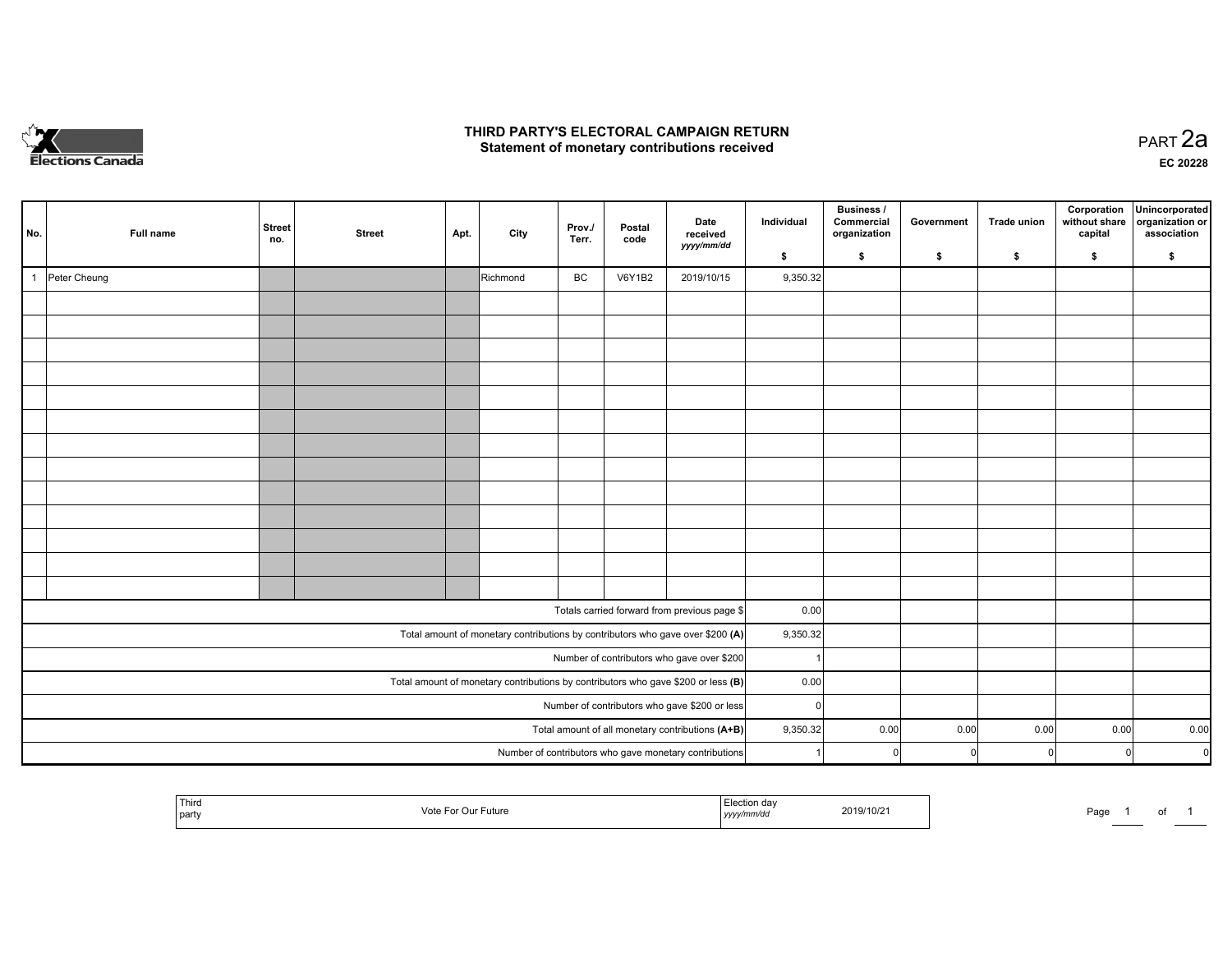

## **THIRD PARTY'S ELECTORAL CAMPAIGN RETURN**  THIRD PARTY'S ELECTORAL CAMPAIGN RETURN<br>Statement of non-monetary contributions received

of 1

|                                            | No. | Full name | <b>Street</b><br>no. | <b>Street</b> | Apt. | City | Prov.<br>Terr. | Postal<br>code | Date<br>received<br>yyyy/mm/dd                                                                        | Individual | <b>Business /</b><br>Commercial<br>organization | Government | Trade union | Corporation<br>without share<br>capital | Unincorporated<br>organization or<br>association |
|--------------------------------------------|-----|-----------|----------------------|---------------|------|------|----------------|----------------|-------------------------------------------------------------------------------------------------------|------------|-------------------------------------------------|------------|-------------|-----------------------------------------|--------------------------------------------------|
|                                            |     |           |                      |               |      |      |                |                |                                                                                                       | \$         | \$                                              | \$         | s.          | \$                                      | \$                                               |
|                                            |     |           |                      |               |      |      |                |                |                                                                                                       |            |                                                 |            |             |                                         |                                                  |
|                                            |     |           |                      |               |      |      |                |                |                                                                                                       |            |                                                 |            |             |                                         |                                                  |
|                                            |     |           |                      |               |      |      |                |                |                                                                                                       |            |                                                 |            |             |                                         |                                                  |
|                                            |     |           |                      |               |      |      |                |                |                                                                                                       |            |                                                 |            |             |                                         |                                                  |
|                                            |     |           |                      |               |      |      |                |                |                                                                                                       |            |                                                 |            |             |                                         |                                                  |
|                                            |     |           |                      |               |      |      |                |                |                                                                                                       |            |                                                 |            |             |                                         |                                                  |
|                                            |     |           |                      |               |      |      |                |                |                                                                                                       |            |                                                 |            |             |                                         |                                                  |
|                                            |     |           |                      |               |      |      |                |                |                                                                                                       |            |                                                 |            |             |                                         |                                                  |
|                                            |     |           |                      |               |      |      |                |                |                                                                                                       |            |                                                 |            |             |                                         |                                                  |
|                                            |     |           |                      |               |      |      |                |                |                                                                                                       |            |                                                 |            |             |                                         |                                                  |
|                                            |     |           |                      |               |      |      |                |                |                                                                                                       |            |                                                 |            |             |                                         |                                                  |
|                                            |     |           |                      |               |      |      |                |                |                                                                                                       |            |                                                 |            |             |                                         |                                                  |
|                                            |     |           |                      |               |      |      |                |                |                                                                                                       |            |                                                 |            |             |                                         |                                                  |
|                                            |     |           |                      |               |      |      |                |                |                                                                                                       |            |                                                 |            |             |                                         |                                                  |
|                                            |     |           |                      |               |      |      |                |                |                                                                                                       |            |                                                 |            |             |                                         |                                                  |
|                                            |     |           |                      |               |      |      |                |                | Totals carried forward from previous page \$                                                          |            |                                                 |            |             |                                         |                                                  |
|                                            |     |           |                      |               |      |      |                |                | Total amount of non-monetary contributions by contributors who gave over \$200 (A)                    |            |                                                 |            |             |                                         |                                                  |
| Number of contributors who gave over \$200 |     |           |                      |               |      |      |                |                |                                                                                                       |            |                                                 |            |             |                                         |                                                  |
|                                            |     |           |                      |               |      |      |                |                | Total amount of non-monetary contributions by contributors who gave \$200 or less $(B)$               |            |                                                 |            |             |                                         |                                                  |
|                                            |     |           |                      |               |      |      |                |                |                                                                                                       |            |                                                 |            |             |                                         |                                                  |
|                                            |     |           |                      |               |      |      |                |                | Number of contributors who gave \$200 or less<br>Total amount of all non-monetary contributions (A+B) |            |                                                 |            |             |                                         |                                                  |
|                                            |     |           |                      |               |      |      |                |                | Number of contributors who gave non-monetary contributions                                            |            |                                                 |            |             |                                         |                                                  |
|                                            |     |           |                      |               |      |      |                |                |                                                                                                       |            |                                                 |            |             |                                         |                                                  |

| Third<br>, partv | sin k<br>√nti<br>uture | .<br>,,,,,,,, | 2019/10/21 | Page |  |
|------------------|------------------------|---------------|------------|------|--|
|                  |                        |               |            |      |  |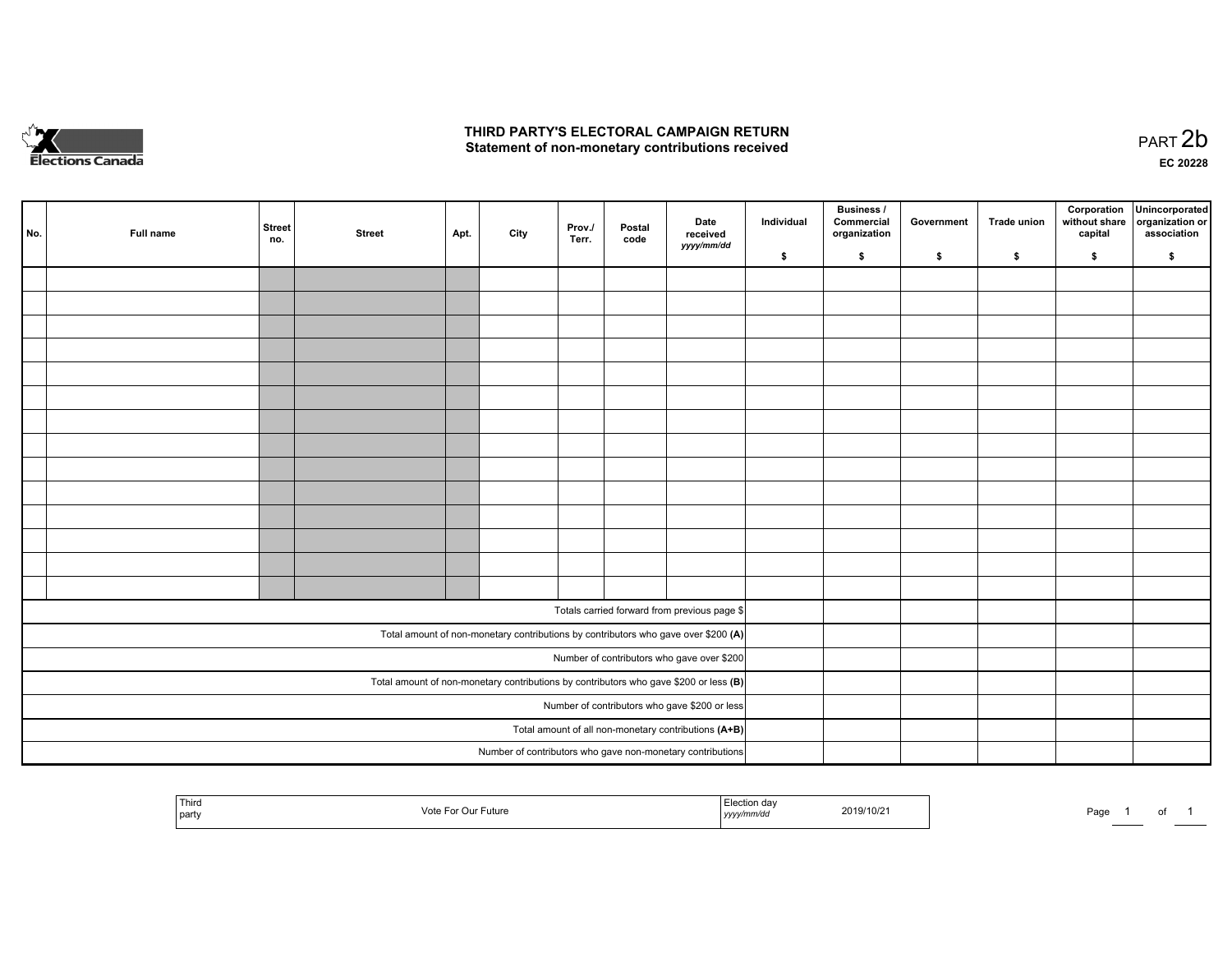

## **THIRD PARTY'S ELECTORAL CAMPAIGN RETURN STATE:** PRACT OF OPPRESS TO PART 2C STATE STATE STATE STATE STATE STATE STATE STATE STATE STATE STATE STATE STA<br>PART 2C Statement of operating loans received

**EC 20228**

|                                                                 | No. | Full name | <b>Street</b><br>no. | <b>Street</b> | Apt. | City | Prov./<br>Terr. | Postal<br>code | Date<br>received                                             | Individual | <b>Business /</b><br>Commercial<br>organization | Government | <b>Trade union</b> | Corporation<br>capital | Unincorporated<br>without share organization or<br>association |
|-----------------------------------------------------------------|-----|-----------|----------------------|---------------|------|------|-----------------|----------------|--------------------------------------------------------------|------------|-------------------------------------------------|------------|--------------------|------------------------|----------------------------------------------------------------|
|                                                                 |     |           |                      |               |      |      |                 |                | yyyy/mm/dd                                                   | \$         | \$                                              | \$         | \$                 | \$                     | \$                                                             |
|                                                                 |     |           |                      |               |      |      |                 |                |                                                              |            |                                                 |            |                    |                        |                                                                |
|                                                                 |     |           |                      |               |      |      |                 |                |                                                              |            |                                                 |            |                    |                        |                                                                |
|                                                                 |     |           |                      |               |      |      |                 |                |                                                              |            |                                                 |            |                    |                        |                                                                |
|                                                                 |     |           |                      |               |      |      |                 |                |                                                              |            |                                                 |            |                    |                        |                                                                |
|                                                                 |     |           |                      |               |      |      |                 |                |                                                              |            |                                                 |            |                    |                        |                                                                |
|                                                                 |     |           |                      |               |      |      |                 |                |                                                              |            |                                                 |            |                    |                        |                                                                |
|                                                                 |     |           |                      |               |      |      |                 |                |                                                              |            |                                                 |            |                    |                        |                                                                |
|                                                                 |     |           |                      |               |      |      |                 |                |                                                              |            |                                                 |            |                    |                        |                                                                |
|                                                                 |     |           |                      |               |      |      |                 |                |                                                              |            |                                                 |            |                    |                        |                                                                |
|                                                                 |     |           |                      |               |      |      |                 |                |                                                              |            |                                                 |            |                    |                        |                                                                |
|                                                                 |     |           |                      |               |      |      |                 |                |                                                              |            |                                                 |            |                    |                        |                                                                |
|                                                                 |     |           |                      |               |      |      |                 |                |                                                              |            |                                                 |            |                    |                        |                                                                |
|                                                                 |     |           |                      |               |      |      |                 |                |                                                              |            |                                                 |            |                    |                        |                                                                |
|                                                                 |     |           |                      |               |      |      |                 |                |                                                              |            |                                                 |            |                    |                        |                                                                |
|                                                                 |     |           |                      |               |      |      |                 |                | Totals carried forward from previous page \$                 |            |                                                 |            |                    |                        |                                                                |
|                                                                 |     |           |                      |               |      |      |                 |                | Total amount of loans by lenders who provided over \$200 (A) |            |                                                 |            |                    |                        |                                                                |
| Number of lenders who provided over \$200                       |     |           |                      |               |      |      |                 |                |                                                              |            |                                                 |            |                    |                        |                                                                |
| Total amount of loans by lenders who provided \$200 or less (B) |     |           |                      |               |      |      |                 |                |                                                              |            |                                                 |            |                    |                        |                                                                |
| Number of lenders who provided \$200 or less                    |     |           |                      |               |      |      |                 |                |                                                              |            |                                                 |            |                    |                        |                                                                |
|                                                                 |     |           |                      |               |      |      |                 |                | Total amount of all loans (A+B)                              |            |                                                 |            |                    |                        |                                                                |
|                                                                 |     |           |                      |               |      |      |                 |                | Number of all lenders who provided loans                     |            |                                                 |            |                    |                        |                                                                |

| Third<br>,,,,,,<br>21 L I | ∙utur∈ | ua<br>,,,,, | 2019/10/: | Page |  |  |
|---------------------------|--------|-------------|-----------|------|--|--|
|---------------------------|--------|-------------|-----------|------|--|--|

Page 1 of 1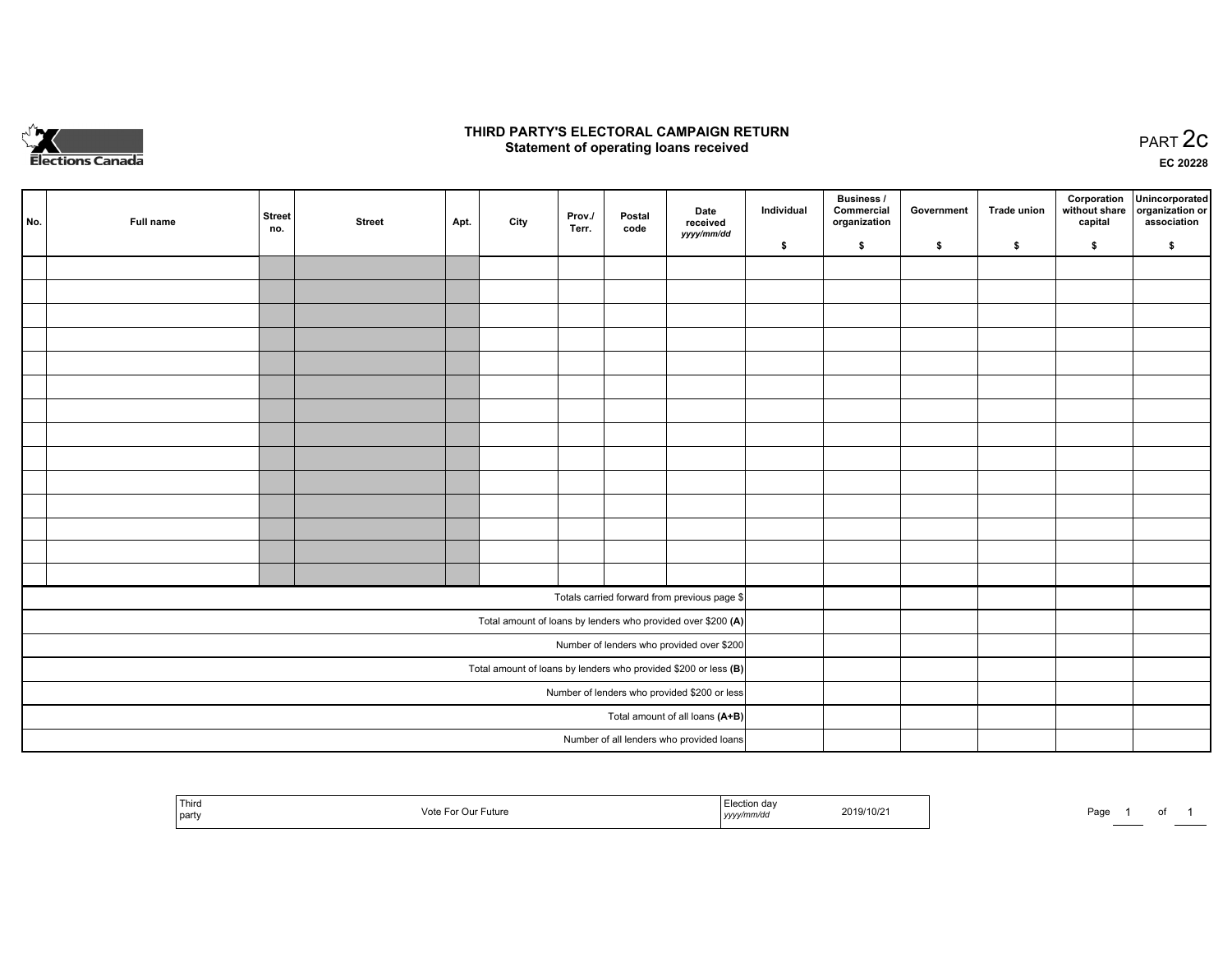# **Elections Canada**

# **THIRD PARTY'S ELECTORAL CAMPAIGN RETURN Summary of inflows**

| PART <sub>2d</sub> |  |
|--------------------|--|
| EC 20228           |  |

| No.          | Type of contributor / lender                 | <b>Monetary</b><br>contributions<br>(Part 2a) | Non-monetary<br>contributions<br>(Part 2b) | Loans<br>(Part 2c) | <b>Total</b> | Number of<br>contributors and<br>lenders |
|--------------|----------------------------------------------|-----------------------------------------------|--------------------------------------------|--------------------|--------------|------------------------------------------|
|              |                                              | \$                                            | \$                                         | \$                 | \$           |                                          |
| 1.           | Individuals                                  | 9,350.32                                      | 0.00                                       | 0.00               | 9,350.32     |                                          |
| 2.           | Businesses / Commercial organizations        |                                               |                                            |                    |              |                                          |
| 3.           | Governments                                  |                                               |                                            |                    |              |                                          |
| 4.           | Trade unions                                 |                                               |                                            |                    |              |                                          |
| 5.           | Corporations without share capital           |                                               |                                            |                    |              |                                          |
| 6.           | Unincorporated organizations or associations |                                               |                                            |                    |              |                                          |
| 7.           | Total (items 1 to 6)                         | 9,350.32                                      | 0.00                                       | 0.00               | 9,350.32     | $\overline{ }$                           |
| <b>Total</b> |                                              |                                               |                                            |                    |              |                                          |
| 8.           | Amount of third party's resources used       |                                               |                                            |                    | 9,350.32     |                                          |
| 9.           | Grand total (items 7 and 8)                  | 9,350.32                                      | 0.00                                       | 0.00               | 9,350.32     | 1                                        |

| Thira<br>party | ∙uture<br>\/∩tc<br>uu | יימא<br>l Uč<br>.<br>y/mm/dd<br>1/1/1<br>,,,,, | $\sim$<br>2/10/z |
|----------------|-----------------------|------------------------------------------------|------------------|
|----------------|-----------------------|------------------------------------------------|------------------|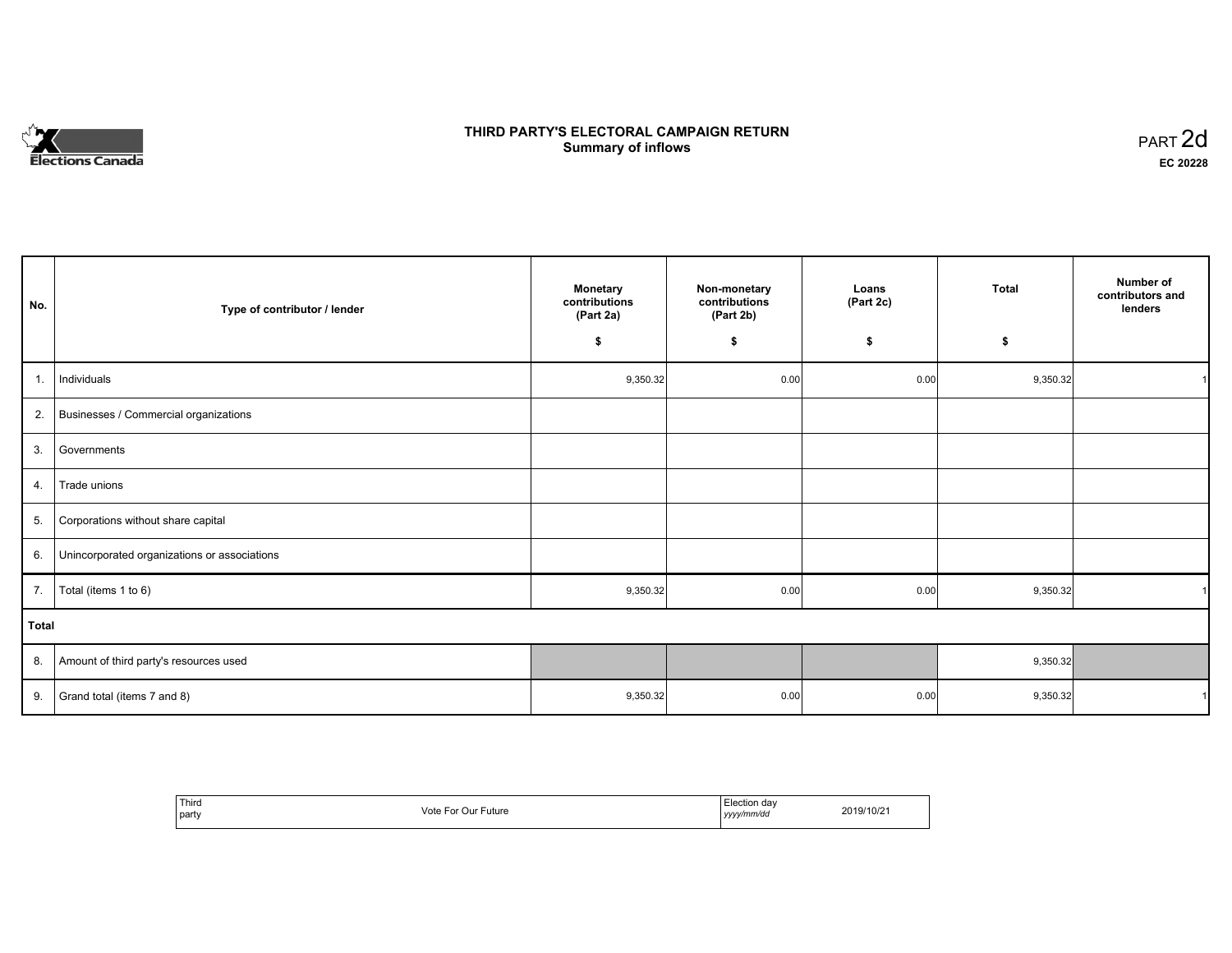

## **THIRD PARTY'S ELECTORAL CAMPAIGN RETURN Statement of expenses incurred for regulated activities that take place during the pre-election period**  *(Only applicable to a fixed-date general election)*

For a list of expense types, expense categories and expense subcategories, refer to Annex II in the Instructions.

| No. | Date<br>incurred<br>yyyy/mm/dd | ED Code<br>(if applicable) | Supplier | <b>Expense type</b> | Expense<br>category | Expense<br>subcategory | Starting date<br>of activity,<br>advertisement<br>or survey<br>yyyy/mm/dd | Ending date<br>of activity,<br>advertisement<br>or survey<br>yyyy/mm/dd | Place of activity or<br>advertisement        | <b>Expense amount</b><br>\$ |
|-----|--------------------------------|----------------------------|----------|---------------------|---------------------|------------------------|---------------------------------------------------------------------------|-------------------------------------------------------------------------|----------------------------------------------|-----------------------------|
|     |                                |                            |          |                     |                     |                        |                                                                           |                                                                         |                                              |                             |
|     |                                |                            |          |                     |                     |                        |                                                                           |                                                                         |                                              |                             |
|     |                                |                            |          |                     |                     |                        |                                                                           |                                                                         |                                              |                             |
|     |                                |                            |          |                     |                     |                        |                                                                           |                                                                         |                                              |                             |
|     |                                |                            |          |                     |                     |                        |                                                                           |                                                                         |                                              |                             |
|     |                                |                            |          |                     |                     |                        |                                                                           |                                                                         |                                              |                             |
|     |                                |                            |          |                     |                     |                        |                                                                           |                                                                         |                                              |                             |
|     |                                |                            |          |                     |                     |                        |                                                                           |                                                                         |                                              |                             |
|     |                                |                            |          |                     |                     |                        |                                                                           |                                                                         |                                              |                             |
|     |                                |                            |          |                     |                     |                        |                                                                           |                                                                         |                                              |                             |
|     |                                |                            |          |                     |                     |                        |                                                                           |                                                                         |                                              |                             |
|     |                                |                            |          |                     |                     |                        |                                                                           |                                                                         |                                              |                             |
|     |                                |                            |          |                     |                     |                        |                                                                           |                                                                         |                                              |                             |
|     |                                |                            |          |                     |                     |                        |                                                                           |                                                                         |                                              |                             |
|     |                                |                            |          |                     |                     |                        |                                                                           |                                                                         |                                              |                             |
|     |                                |                            |          |                     |                     |                        |                                                                           |                                                                         |                                              |                             |
|     |                                |                            |          |                     |                     |                        |                                                                           |                                                                         |                                              |                             |
|     |                                |                            |          |                     |                     |                        |                                                                           |                                                                         | Totals carried forward from previous page \$ |                             |
|     |                                |                            |          |                     |                     |                        |                                                                           |                                                                         | Total \$                                     |                             |

| <sup>I</sup> Third<br>.<br>uture<br>l party<br>י טוט | aa<br>2019/10/21<br>umvur.<br>,,,,, | Page |
|------------------------------------------------------|-------------------------------------|------|
|------------------------------------------------------|-------------------------------------|------|

PART 3a **EC 20228**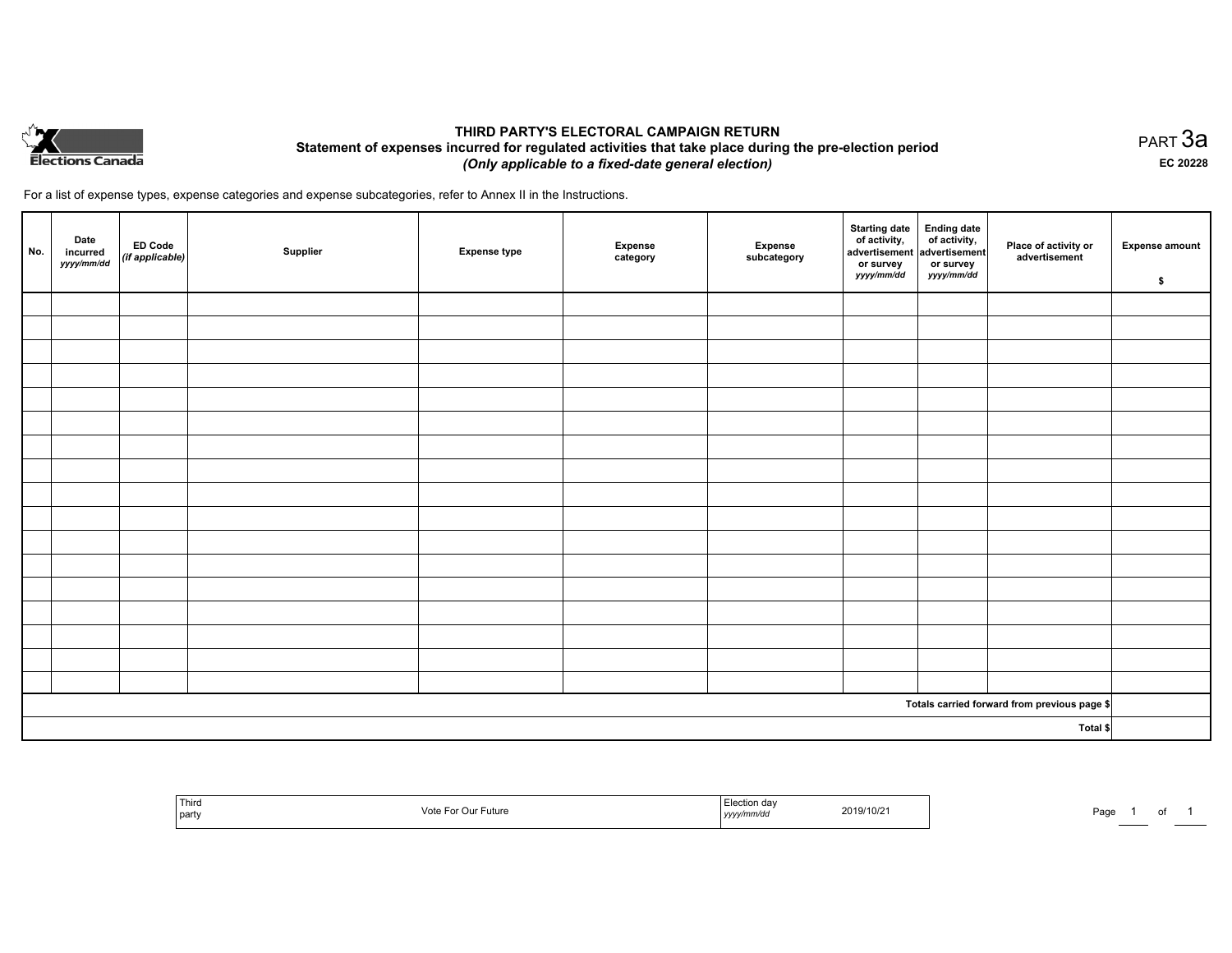

# **THIRD PARTY'S ELECTORAL CAMPAIGN RETURN Statement of expenses incurred for regulated activities that take place during the election period**<br>PART  $3b$

**EC 20228**

For a list of expense types, expense categories and expense subcategories, refer to Annex II in the Instructions.

| No.            | Date<br>incurred<br>yyyy/mm/dd | <b>ED Code</b><br>(if applicable) | Supplier                                 | <b>Expense type</b>  | <b>Expense</b><br>category | <b>Expense</b><br>subcategory | <b>Starting date</b><br>of activity,<br>advertisement<br>or survey<br>yyyy/mm/dd | <b>Ending date</b><br>of activity,<br>advertisement<br>or survey<br>yyyy/mm/dd | Place of activity or<br>advertisement        | <b>Expense amount</b> |
|----------------|--------------------------------|-----------------------------------|------------------------------------------|----------------------|----------------------------|-------------------------------|----------------------------------------------------------------------------------|--------------------------------------------------------------------------------|----------------------------------------------|-----------------------|
|                |                                |                                   |                                          |                      |                            |                               |                                                                                  |                                                                                |                                              | \$                    |
|                | 2019/10/15                     |                                   | Fairchild Radio CJVB AM                  | Partisan Advertising | Advertising                | Radio                         | 2019/10/17                                                                       | 2019/10/19                                                                     | Richmond BC                                  | 1,450.26              |
| $\overline{2}$ | 2019/10/15                     |                                   | Fairchild Radio CHKG FM                  | Partisan Advertising | Advertising                | Radio                         | 2019/10/20                                                                       | 2019/10/20                                                                     | Richmond BC                                  | 228.69                |
| 3              | 2019/10/15                     |                                   | Ming Pao Daily News                      | Partisan Advertising | Advertising                | <b>Printed Media</b>          | 2019/10/18                                                                       | 2019/10/20                                                                     | Richmond BC                                  | 2,895.17              |
| $\overline{4}$ | 2019/10/15                     |                                   | Sing Tao Newspaper (Canada 1988) Limited | Partisan Advertising | Advertising                | <b>Printed Media</b>          | 2019/10/18                                                                       | 2019/10/18                                                                     | Richmond BC                                  | 800.10                |
| 5              | 2019/10/10                     |                                   | Sing Tao Newspaper (Canada 1988) Limited | Partisan Advertising | Advertising                | <b>Printed Media</b>          | 2019/10/12                                                                       | 2019/10/19                                                                     | Richmond BC                                  | 2,590.10              |
| 6              | 2019/10/15                     |                                   | Mainstream Broadcasting Corporation      | Partisan Advertising | Advertising                | Radio                         | 2019/10/16                                                                       | 2019/10/18                                                                     | Richmond BC                                  | 1,386.00              |
|                |                                |                                   |                                          |                      |                            |                               |                                                                                  |                                                                                |                                              |                       |
|                |                                |                                   |                                          |                      |                            |                               |                                                                                  |                                                                                |                                              |                       |
|                |                                |                                   |                                          |                      |                            |                               |                                                                                  |                                                                                |                                              |                       |
|                |                                |                                   |                                          |                      |                            |                               |                                                                                  |                                                                                |                                              |                       |
|                |                                |                                   |                                          |                      |                            |                               |                                                                                  |                                                                                |                                              |                       |
|                |                                |                                   |                                          |                      |                            |                               |                                                                                  |                                                                                |                                              |                       |
|                |                                |                                   |                                          |                      |                            |                               |                                                                                  |                                                                                |                                              |                       |
|                |                                |                                   |                                          |                      |                            |                               |                                                                                  |                                                                                |                                              |                       |
|                |                                |                                   |                                          |                      |                            |                               |                                                                                  |                                                                                |                                              |                       |
|                |                                |                                   |                                          |                      |                            |                               |                                                                                  |                                                                                |                                              |                       |
|                |                                |                                   |                                          |                      |                            |                               |                                                                                  |                                                                                |                                              |                       |
|                |                                |                                   |                                          |                      |                            |                               |                                                                                  |                                                                                | Totals carried forward from previous page \$ | 0.00                  |
|                |                                |                                   |                                          |                      |                            |                               |                                                                                  |                                                                                | Total \$                                     | 9,350.32              |

| Third<br>Vote For Our F<br>* Future<br>  party | Election day<br>2019/10/21<br>.<br>yyyy/mm/dd | Page |
|------------------------------------------------|-----------------------------------------------|------|
|------------------------------------------------|-----------------------------------------------|------|